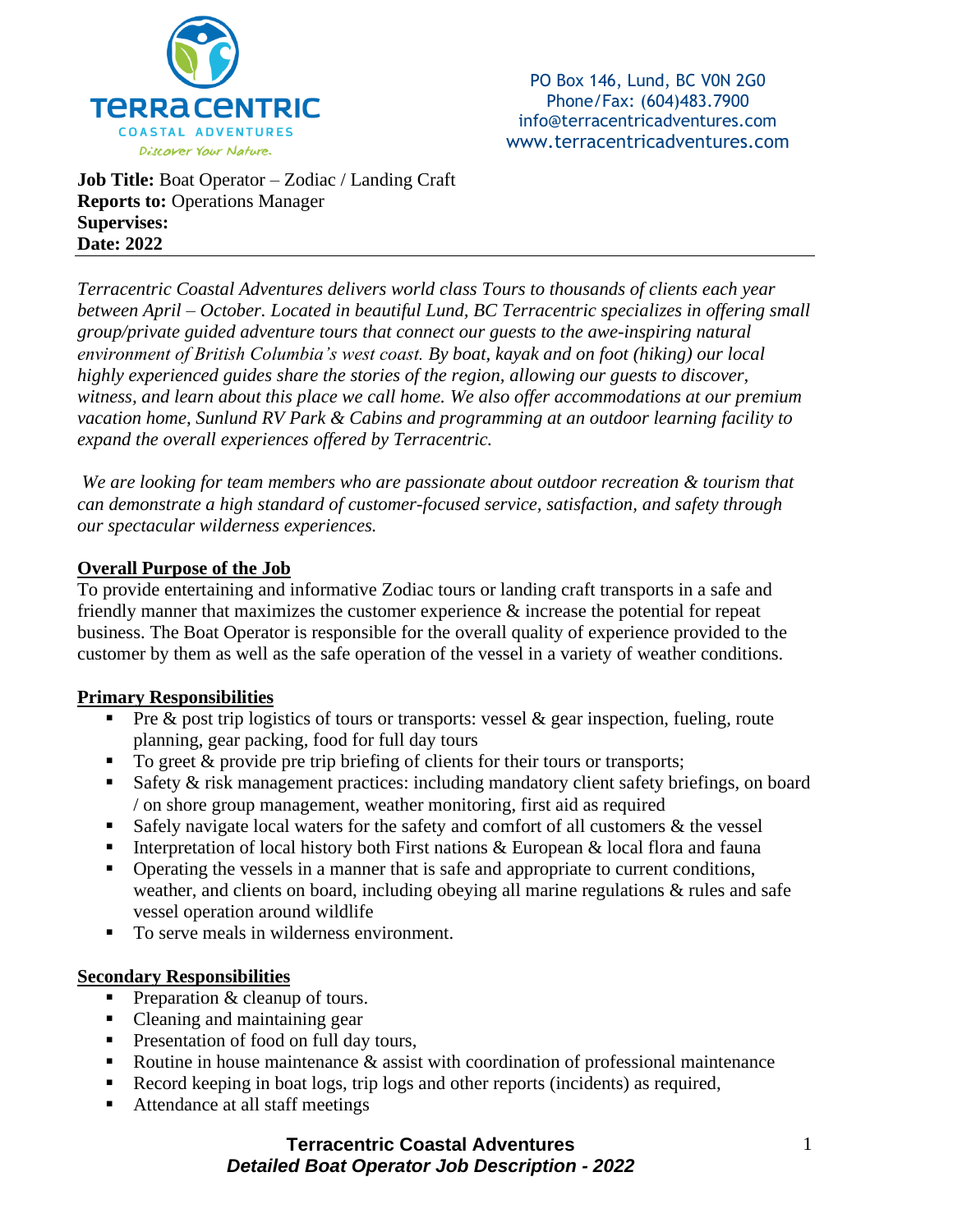# **Key Results Areas**

- Customer Satisfaction
- Sales and Repeat Business
- Safety & Risk Management
- Maintenance of Equipment
- Staff Engagement

### **Qualities and Skills**

- Previous guiding, hospitality industry or water taxi experience (an asset).
- Physically fit, friendly, energetic and capable of strenuous exercise with the ability to lift up to 80lbs.
- Strong commitment to providing quality personalized customer service.
- Strong organizational & leadership skills, particularly in a group management situation.
- Ability to share knowledge enthusiastically and in a clear manner
- Conflict resolution skills.
- **•** Passion, knowledge of  $\&$  experience in coastal marine flora and fauna, local / regional human history from pre-contact to settlers to today, captivating interpretation techniques and storytelling ability.
- Competency in anchoring & putting people ashore on rocky coastline.
- Foreign language skills (an asset, especially German and Dutch).
- Understanding of cultural diversity (ex. Indigenous & other cultures).
- Ability to work in all weather conditions & understand how to gauge weather for the safety of clients.
- Ability to model and follow Leave No Trace Principles on all tours.
- Mechanical skills an asset

# **Qualifications**

- **•** Driver's License required
- Wilderness First Aid (40+ hours for lead), with CPR level C preferred OR Occupational First Aid w/ Marine Endorsement
- Restricted Marine RADIO Operators License or commercial VHF radio certificate
- Transport Canada SVOP certificate & MED A3 (or higher)
- A degree in one of the natural sciences (an asset)
- Experience (3 plus years) traveling on inner coastal marine waters in small vessels 20' to 30'
- Food Safe an asset
- Post-secondary Education in Outdoor Recreation or Tourism is preferred.

# **Personal Gear Requirements**

- Waterproof logbook
- **•** Appropriate PFD with whistle  $&$  rescue knife
- **•** Appropriate outdoor clothing, marine closed toed footwear  $\&$  dry bags for personal items.

# **Employee Benefits – Value Added**

- An opportunity to work for a leader in the industry in a beautiful area with spectacular wildlife
- $\blacksquare$  Financial Rewards –bonuses & tips